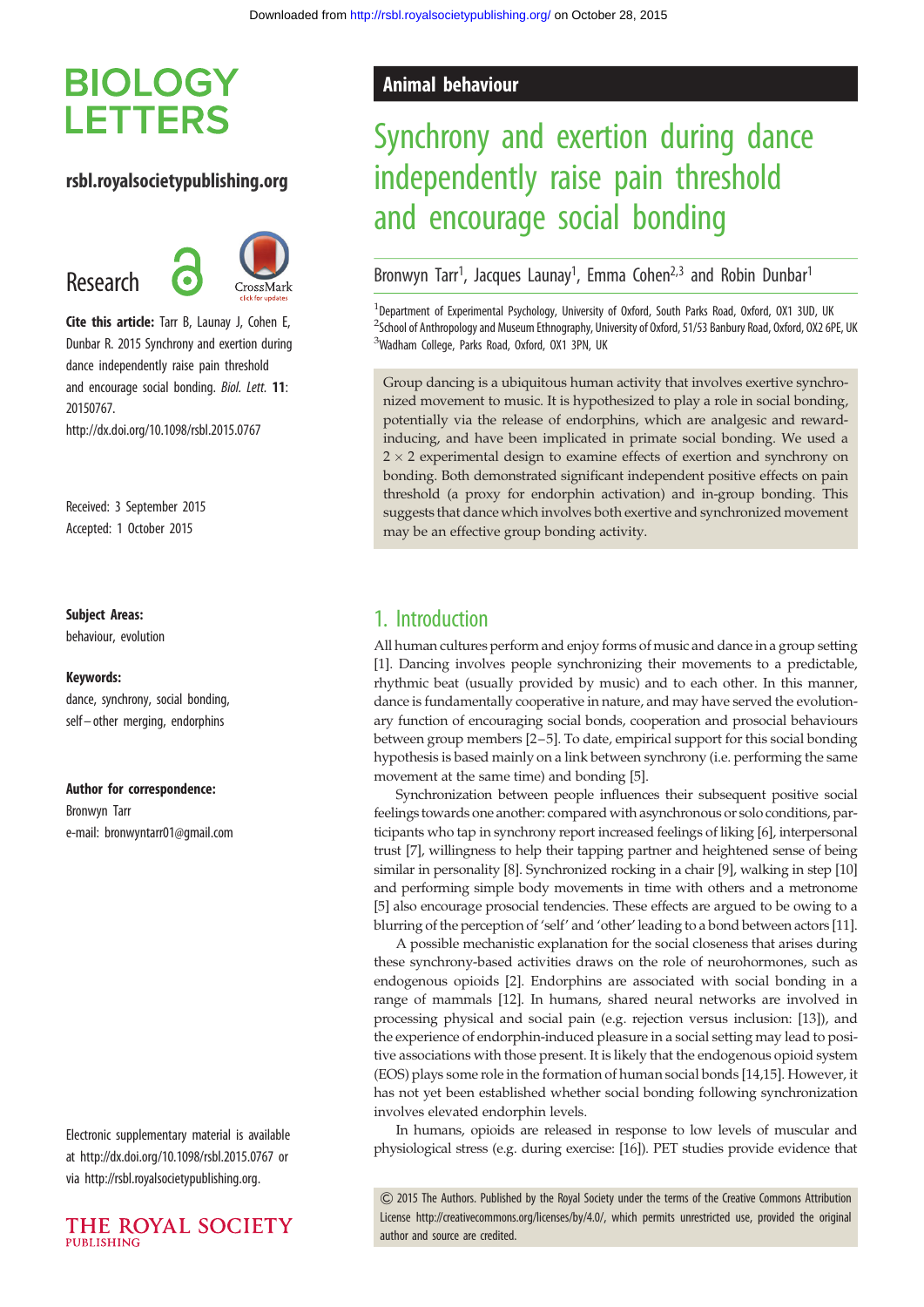the euphoria and analgesia following exercise (the 'runner's high') are associated with EOS activity [[17](#page-3-0)]. Because PET is difficult and stressful, pain threshold tests are a recognized proxy measure of endorphinlevels [\[18\]](#page-3-0). Pain thresholds are elevated following synchronized exertive activities such as rowing [\[19](#page-3-0)–[21\]](#page-3-0) and active musical performance in a group [\[22\]](#page-3-0), suggesting that exertive group synchronous activities can activate the EOS, although it should be noted that endocannabinoids likely also contribute to exercise 'highs' [\[23\]](#page-3-0).

It is plausible that endorphin release during exertive synchronization may facilitate interpersonal social bonding that arises during dance [\[2\]](#page-2-0). Previous studies investigating synchrony and bonding have generally involved low exertive movements (e.g. finger tapping: [[7](#page-3-0)–[9\]](#page-3-0); rocking: [[10\]](#page-3-0); simple arm movements: [[6](#page-3-0),[11](#page-3-0)]), whereas studies investigating exertion and endorphin release [\[19](#page-3-0)–[21](#page-3-0)] have not measured social bonding, and may have been confounded by inappropriate control conditions. As such, the effects of synchrony and exertion on endorphin release and associated social bonding have yet to be investigated. This study manipulated both synchrony and exertion separately to examine the independent and interacting effects on perceived social bonding and pain threshold.

## 2. Methods

Two hundred and sixty-four high school participants (164 girls; mean age  $14.82 + 2.289$  s.d.) were recruited at local schools on Marajó Island, Brazil. Groups of three students (60 groups of mixed gender) were randomly allocated to one of four movement conditions (high exertion synchrony; high exertion partial synchrony; low exertion synchrony; low exertion partial synchrony). In synchrony conditions, all participants performed the same movements to the same music at the same time; partial synchrony involved participants performing different movements to the same music. Exertion was manipulated by having participants learn either full-body dance movements performed standing (high exertion condition) or small hand gestures performed seated (low exertion condition).

#### (a) Dependent variables

Change in pain threshold is a commonly used proxy for EOS activation [[14](#page-3-0)]. Pain was measured with steady inflation of a blood pressure cuff on the subject's non-dominant arm [[19](#page-3-0)–[21\]](#page-3-0); participants were asked to indicate when the pressure became uncomfortable (up to a maximum inflation of 300 mmHg), with the corresponding pressure value acting as the response variable.

Participants rated closeness towards the other participants in the testing group ('in-group') and their school class ('out-group') on seven-point Likert's scale, including an adapted version of the inclusion of other in self scale [\[24\]](#page-3-0), questions about connectedness and trust [[10](#page-3-0)], likeability [[6\]](#page-3-0) and similarity in personality [\[8](#page-3-0)]. A combined 'prosociality index' for the in- and out-group was created by averaging scores (Cronbach's  $\alpha = 0.744$ ). Participants also rated their mood and experience of the experiment (for details see electronic supplementary material, S1).

### (b) Procedure

Prior to the test session, a series of movements was taught to the participants as a group. During the test session, participants danced continuously for 10 min to instrumental music (average 130 bpm; electronic supplementary material, S2) played through Sony speakers. Participants stood (high exertion) or sat (low exertion) in a circle, facing inwards. A card displaying a list of the taught movements was placed in front of each participant



**Figure 1.** Mean ( $\pm$ 1 s.e.) change in pain threshold in each movement condition. \*\*\* $p \leq 0.001$ .

(electronic supplementary material, S1), and they were instructed to perform the listed movements in order, changing when given a verbal cue, repeating the sequence as often as required.

In the synchrony condition, participants received identical cards and performed the same movements at the same time. In the partial synchrony condition, each participant had a different card, ensuring that no participants performed the same movement simultaneously.

### (c) Statistical analysis

Multilevel linear modelling was used to account for individual variation, repeated measures and structuring by group and class, and is appropriate when data are not normally distributed (as is the case for some variables: see electronic supplementary material, S1). The dependent variables measured before and after the movement session (pain threshold and prosociality index) were modelled using the fixed factors of time point (before versus after), synchrony condition (synchrony versus partial synchrony) and exertion condition (high versus low exertion), including interactions between these effects. Post hoc analyses indicated that there was a significant effect of gender (electronic supplementary material, S1) so gender was included as a covariate.

## 3. Results

For all conditions, there were no differences in participants' experience of the activity, their prior experience of music-based activities or how successful participants felt they had been on the task (electronic supplementary material, S1 and table S2). Additionally, there was no main effect of synchrony or exertion on change in positive or negative affect (electronic supplementary material, S1 and table S3).

There were significant positive main effects of both exertion  $(F_1 = 11.310, p = 0.001)$  and synchrony  $(F_1 = 13.978, p < 0.001)$ on change in pain threshold (i.e. end–start measure), with no interaction effect ( $F_1 = 2.711$ ,  $p = 0.101$ ; figure 1).

Synchrony was associated with a significant increase in ingroup prosociality ratings ( $F_1 = 5.965$ ,  $p = 0.015$ ). Additionally, there was a significant main effect of exertion on in-group prosociality ( $F_1 = 5.862$ ,  $p = 0.016$ ), with no interaction effect between synchrony and exertion  $(F_1 = 2.325, p = 0.129)$ ; [figure 2](#page-2-0)a). Synchrony and exertion did not affect out-group prosociality ([figure 2](#page-2-0)b), although the out-group prosociality index was significantly higher after the activity overall  $(F_1 = 11.503, p = 0.001;$ electronic supplementary material, S1 and table S4).

2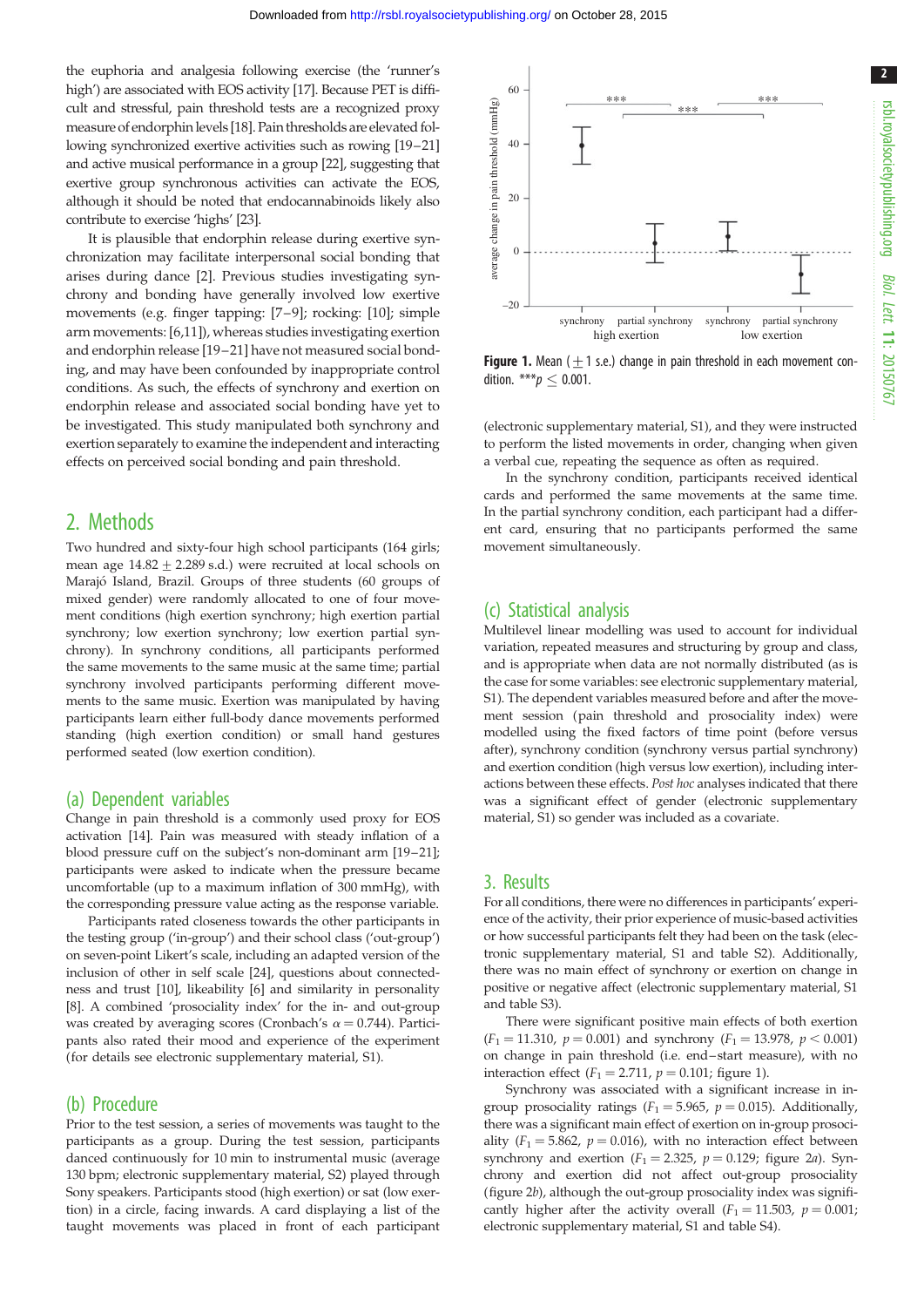<span id="page-2-0"></span>

**Figure 2.** Mean ( $\pm$ 1 s.e.) change for (*a*) in-group and (*b*) out-group prosociality index. \**p*  $\leq$  0.05.

#### 4. Discussion

This study aimed to elucidate the roles of synchrony and exertion on perceived social bonding and pain threshold following a naturalistic group dancing activity. Results demonstrate that both synchronization and exertion have positive independent effects on self-reported social bonding and pain threshold. Accordingly, findings previously restricted to non-exertive activities can generalize to everyday social activities, such as dance. We did not aim to investigate gender effects but found some differences between males and females (see electronic supplementary material, S1). Although this study includes only a subsample of one cultural group and we should perhaps be cautious in how we generalize these results across the species, we note that ethnographers have long observed, if only qualitatively, that dance has these bonding properties in a wide variety of cultures worldwide [1].

Although the link between movement synchrony and social bonding is well established, the role of the EOS and associated hormonal systems has not been previously investigated with regards to synchrony and exertion. In accordance with evidence from rowing studies [\[19](#page-3-0)-21], our results demonstrate a link between exertive, synchronous group movement and elevated pain threshold. Furthermore, we demonstrate that even low exertion tasks can result in elevated pain threshold when they are highly synchronized, and that synchrony and exertion have independent effects on this measure. Given that change in pain threshold is a widely used proxy for endorphin release, these findings suggest that the EOS is activated during synchronous activities, independent of the level of exertion, and may be an important link between synchrony and social bonding.

Previous evidence of social bonding between dyads performing simple movements in synchrony has focused on the mechanism of 'self –other' matching to explain social bonding [\[6](#page-3-0),[7,9](#page-3-0)]. When music and dance involve large groups of people, it is unlikely that they feel a sense of merging with all others present. Instead, it is more likely that the release of neurohormones causes some form of social 'high', which increases positivity towards those in the vicinity.

Notably, the social bonding effect was directed only towards fellow participants (the 'in-group'), rather than towards absent but familiar members of the class ('out-group'). Although previous studies have demonstrated that mimicked and synchronized

movements can induce 'generalized' prosocial tendencies [\[25\]](#page-3-0), we found no such effect. Even if this was owing to a small effect size, it remains the case that the prosocial effects experienced towards the out-group were not as substantial as those shown towards the in-group. Unlike previous work, our 'out-group' consisted of familiar others, who have presumably already been evaluated as potential friends, reducing the effect of any general increase in positivity. Social bonding and endorphin release during synchronized exertive movements are most pronounced with those who are present during the activity, and might also have more substantial effects with lesser-known others.

In so far as it might have direct or indirect fitness consequences, dance can be considered as an adaptive human behaviour [2], although we note that explicit links between dance and evolutionary fitness in humans have not yet been demonstrated. Here, we show that two key elements—synchronization and exertion independently elevate pain thresholds and encourage bonding in a Brazilian sample. It is likely that additional features of dance (e.g. creativity, improvisation, ritual and cultural meaning) have also been honed over evolutionary history because they encourage a sense of cohesion, facilitating large-scale bonding and also because, as Darwin noted, they can have direct impacts on mate choice. More generally, activation of the EOS through synchronized behaviour might be instrumental in many social aspects of animal behaviour (e.g. the highly synchronized courtship rituals of grebes; [\[26\]](#page-3-0)), and should be investigated further.

Ethics. Ethical approval for this study was granted by the Central University Research ethics Committee (SAME/CUREC1A/13-52) at the University of Oxford.

Data accessibility. All data are available in the electronic supplementary material.

Authors' contributions. B.T., J.L., E.C. and R.D. were involved in study design, analysis and writing; B.T. carried out data collection. All authors gave final approval for publication.

Competing interests. We declare we have no competing interests.

Funding. B.T., J.L. and R.D. are funded by a European Research Council Advanced Investigator grant to R.D. (295663); E.C. is funded by a British Academy Fellowship and John Fell Fund Award.

Acknowledgements. We thank research assistants Andrezza Barbosa, Cris Penante and Dan Avelar.

# **References**

- 1. Ehrenreich B. 2008 Dancing in the streets: a history of collective joy. New York, NY: Metropolitan.
- 2. Tarr B, Launay J, Dunbar RIM. 2014 Music and social bonding: 'self – other' merging and neurohormonal

mechanisms. Front. Psychol. Audit Coan. Neurosci. 5, 1– 10. [\(doi:10.3389/fpsyg.2014.01096\)](http://dx.doi.org/10.3389/fpsyg.2014.01096)

3